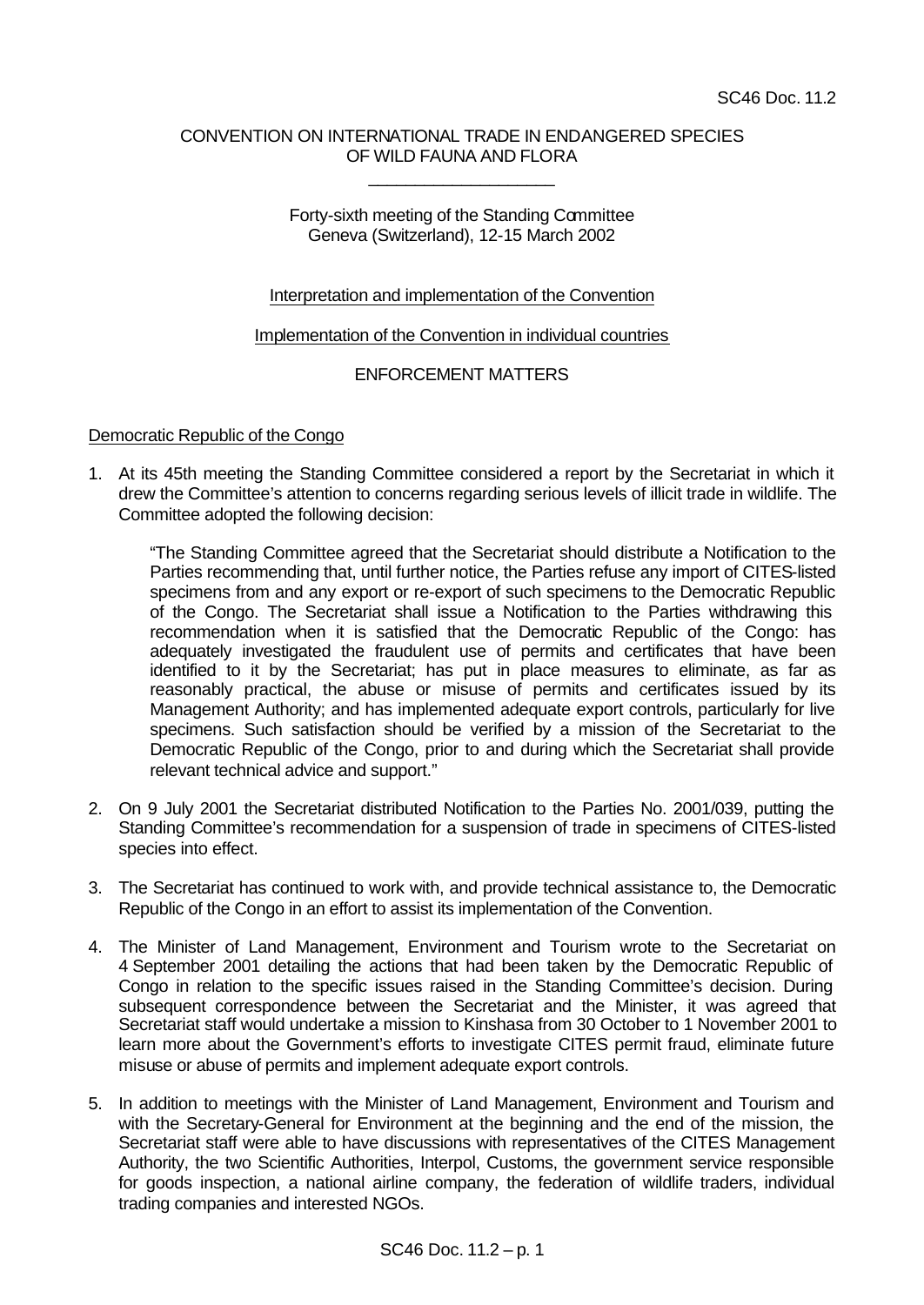- 6. The Minister took up his post in April 2001. The Secretariat staff were impressed by his substantive knowledge of CITES and natural resource management issues as well as his strong commitment to improving CITES implementation. During the mission, they identified and reviewed a number of initiatives that had been taken by the Government to address the three major enforcement issues outlined in the decision of the Standing Committee, to improve cooperation and communication between the Management Authority and various agencies in charge of enforcing CITES, and to enhance collaboration with neighbouring countries with regard to the implementation of CITES and cross-boundary controls.
- 7. Secretariat staff concluded, however, that further steps were needed to make various initiatives (including institutional and procedural arrangements) fully operational. A detailed written verification mission report would identify specific matters needing further attention or development. In the interim, and until the various specific matters are addressed, the Secretariat stated that it was not possible to withdraw the recommendation of the Standing Committee. During the mission the Secretariat staff indicated to the CITES Management Authority and to the Minister that the Secretariat is very willing to provide practical and technical assistance to the Democratic Republic of Congo, if desired, with a view to working towards the withdrawal of the recommendation to suspend trade in specimens of CITES-listed species.

# United Arab Emirates

8. At its 45th meeting, the Standing Committee considered a report by the Secretariat, which drew the Committee's attention to concerns regarding serious levels of illicit trade in wildlife. The Committee adopted the following decision:

"The Standing Committee recommended that the United Arab Emirates should, as soon as possible, invite a mission by the Secretariat to discuss illicit trade in CITES-listed specimens to and from that country; to provide technical advice and support; and to examine the measures in place to implement the Convention in the United Arab Emirates. The Committee agreed that if, by 31 October 2001, such an invitation has not been received and the Secretariat has been unable to satisfy itself that the United Arab Emirates is adequately implementing the Convention, the Secretariat shall distribute a Notification to the Parties recommending that, until further notice, the Parties refuse any import of specimens of CITES-listed species from and any export or re-export of such specimens to the United Arab Emirates."

- 9. Following the 45th meeting, the Secretariat continued to communicate with the United Arab Emirates in an effort to assist its implementation of the Convention. However, it also began a detailed assessment of the re-exports of caviar from the country, as it believed that much of the caviar being traded was of questionable origin. This investigation revealed that caviar with a wholesale value in excess of CHF 35,000,000 had been re-exported from the United Arab Emirates in the first ten months of 2001. The Secretariat communicated its findings to the Management Authority of the United Arab Emirates and recommended that it start its own investigation into the trade.
- 10. In the meantime, the Secretariat encouraged the United Arab Emirates to invite a mission to discuss implementation of the Convention and, in particular, the decision of the Standing Committee. An invitation was received for a mission to take place immediately before the deadline established by the Committee.
- 11. The mission was undertaken from 27 October to 1 November 2001. Secretariat staff had an opportunity to meet with a range of government officials and non-government consultants engaged in environmental and wildlife issues. It had lengthy discussions with Management Authority staff and visited captive-breeding facilities, animal markets and rescue centres. Whilst the Secretariat saw many impressive facilities and met with many dedicated and enthusiastic individuals, it was unfortunately also clear that the United Arab Emirates was not adequately enforcing the Convention. In particular, the Secretariat staff noted the following: many of the